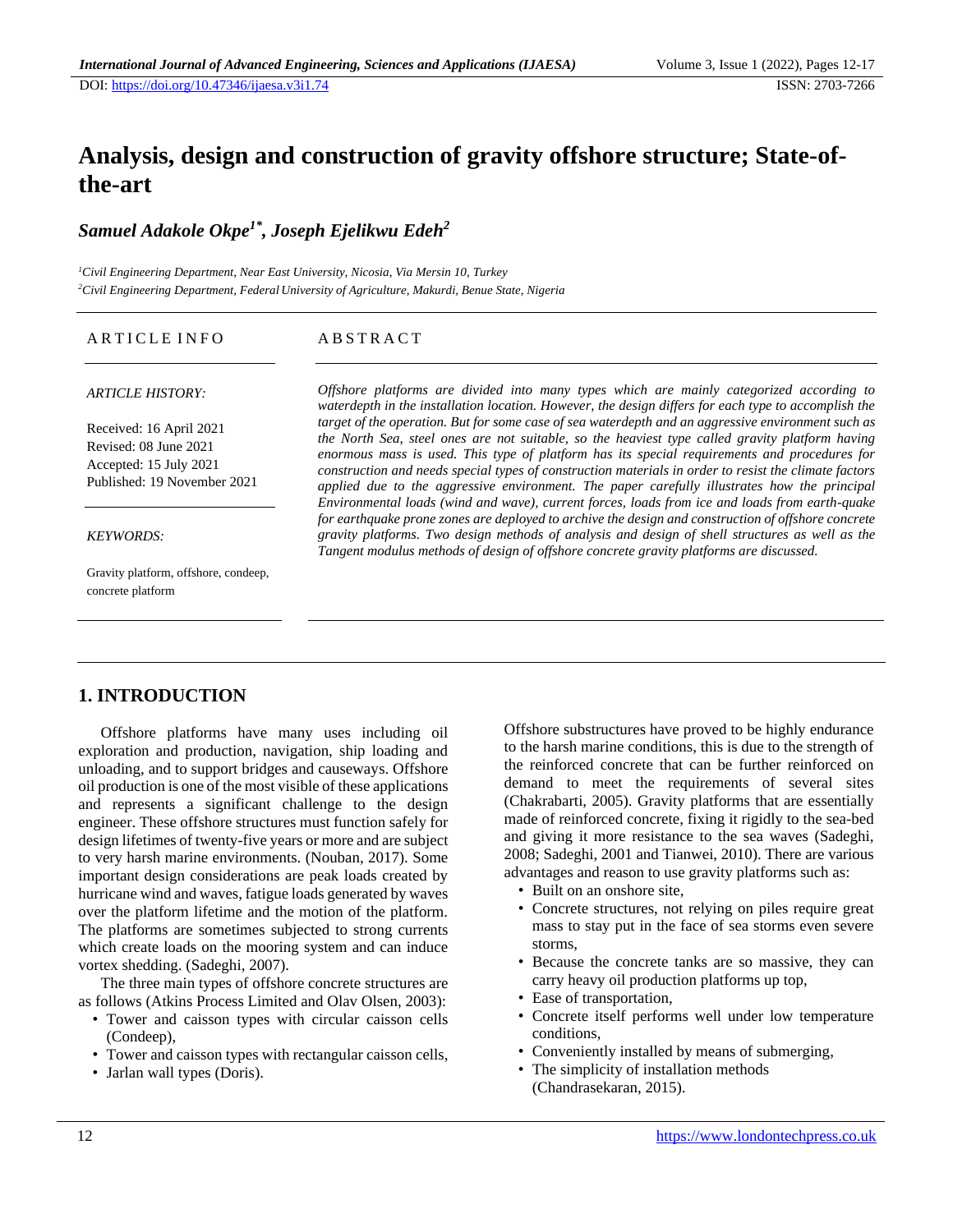Some consideration shall be given before the use of gravity platform as there are potential disadvantages in their use where:

- Requires significantly high soil standards,
- Additional labor need for the pre-construction phases,
- Prolonging the production as it commences after the construction competition. (Chandrasekaran, 2015).

# **2. MATERIALS AND METHODOLOGY**

### **2.1. Material**

In this section material selection criteria and requirement for the design of the gravity platform has been outlined.

### *2.1.1. Concrete*

Concrete mixture design criteria were as follows:

- Compressive strength of 65 MPa (9430 psi).
- Maximum water-cementitious materials ratio of  $w/c = 0.4$ .
- Cementitious material content between 360 and 450 kg/m,
- High slump of 240 mm (9.5 in.) to deal with congested reinforcement.

### *2.1.2. Solid ballast*

Solid ballast with a specified density of  $3500 \text{ kg/m}^3$  $(220 \text{ lb/ft}^3)$  is required as a slurry mixture comprising iron ore, fly ash, cement, and high-range water-reducing admixtures. All solid ballast installation can be performed at the deep-water site using concrete pumps.

### *2.1.3. Reinforcement*

Grade 500W weldable deformed bars per the requirements of CSA A23.1-09 can be used for reinforcement. T-headed bars can be provided to improve anchorage, eliminate hooks, and reduce congestion. The minimum concrete cover for steel reinforcement (including stirrups) is 50 mm (2 in.) in the splash zone and 40 mm (1.6 in.) in the submerged zone.

#### **2.2. Design considerations**

During the design phase of the gravity platform, environmental and wind loads, current forces, loads from ice and from earthquakes to name a few shall all be considered, in this section we will detail the design considerations.

#### *2.2.1. Environmental loads*

Waves and winds are the two principal environmental loads considered in the design of offshore gravity platforms. The design environmental loads are normally based on environmental conditions which have a recurrence period of 100 years, and the design life time of offshore structures is about 20 - 30 years. There are two methods of evaluating the wave loads on a fixed offshore structure, which can be described as:

- Design wave method: This is a static method. The load value is derived from the passage of a single regular wave of given height and length past the structure. Currently a 20 secs limit on wave period is recommended.
- Spectral analysis method: Spectral analysis has frequently been used to predict maximum wave forces responses as an alternate to the deterministic design wave method. This method is very suitable for gravity structures where the initial wave forces dominate.

### *2.2.2. Wind loads*

The force exerted by wind on an offshore structure is a function of three basic parameters the wind velocity, the orientation of the structure, and the aerodynamic characteristics of the structure and its members. The wind force exerted on a structure consists of two components, one parallel to the direction of travel of the wind and the other perpendicular to the direction of travel of the wind.

$$
F_D = C_d^{\frac{1}{2}} pV_Z^2 A \rightarrow \text{(Force parallel to wind)} \tag{1}
$$

This is also called Drag force and this tends to tilt the structure and is responsible for a large percentage of the overturning moment.

 $F_L = C_L^2$  $\frac{1}{2}$   $pV^2 Z A \rightarrow$  (Force perpendicular to wind, tends to lift the structure) (2)

where:

*Cd*: drag coefficient, *CL*: lift coefficient, *ρ*: density of the air, *VZ*: wind velocity, *A*: Area perpendicular to wind velocity.

The wind velocity is not constant because of the shear forces with the earth's surface; it is zero at the surface and increases exponentially to a limiting maximum speed known as the gradient wind. Over water the wind speed at any elevation is represented by the one-seventh power law.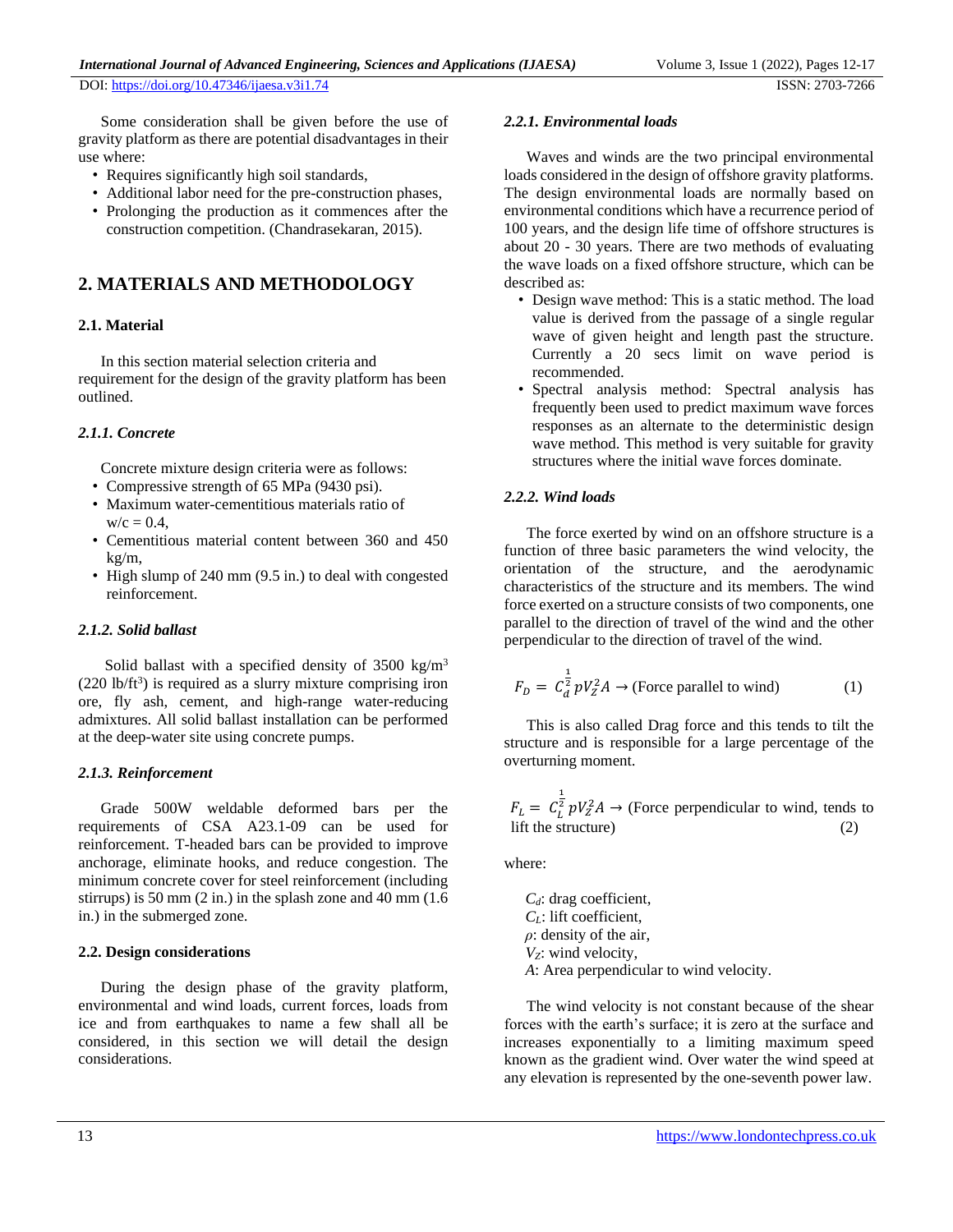$$
V_Z = V_{ref} \left(\frac{Z}{Ref}\right)^{1/7} \tag{3}
$$

where:

*Vref*: the wind speed at a height of 30 ft, *Z:* desired elevation in ft, *Ref:* the reference height (30 ft).

The wind effects on all parts of the above water structure should be calculated. The two kinds of wind speeds are normally considered.

- Sustained wind speed, which is defined as the average wind speed during the time interval of one minute,
- Gust wind speed, which is defined as the average wind speed during a time interval of 3 sec. The gust factor is that multiplier which must be used on the sustained wind speed to obtain the gust speed, or the fastest - mile velocity. The average gust factor, F10, at the 30 ft elevation is in the range 1.35 - 1.45.

Another commonly accepted formula for calculating the wind force is

$$
F = KV^2C_S A \tag{4}
$$

where:

*F*: wind force, *K*: constant, *V*: design wind speed, *Cs*: shape coefficient,  $A =$  projected area,  $K = 0.00256$  (lbf, mile/hr, ft<sup>2</sup>).

Typical shape coefficients, for all angles of wind approach could be; *Beams Cs = 1.5* and for the *Slides of Buildings Cs = 1.5* whereas *Cylindrical Sections Cs = 1.0.*

### *2.2.3. Current forces*

Two major components of the current are considered: tidal current and wind driven current. It is generally accepted that the wind driven current at the still water surface may be taken as 1% of the sustained wind speed at 30 ft (10 m) above the still water level. The current velocity should be added vectorially to the wave particle velocity before computing the drag force. Because drag depends on the square of the horizontal particle velocity, and because the current decreases with slowly with depth, a comparatively small current can increase drag significantly. In design, the maximum wave height is sometimes increased by 3 - 4% to account for the current effects and the current per sec is neglected.

#### *2.2.4. Loads from ice*

In areas prone to snow, the structure should be designed to resist all static and impact forces from ice. In all locations where the hazard of floating ice may exist, the thickness and strength of the ice, and the velocity with which the ice may strike the structure should be determined. With pack or sheet ice, the mode of failure of the ice should be determined. In some locations, ice may accumulate on the structure and superstructure. Allowance should be made for the effect of this accumulation upon the stability of, and upon the stresses in the structure.

### *2.2.5. Loads from earthquakes*

Where the site is in an area with a history of recorded earthquakes, the structure should be designed to resist lateral and vertical forces and overturning moments arising from seismic activities. The information used to establish a design earthquake should be taken from data recorded for previous earthquakes at or near the site, if such data are available. (Otunyo, 2011).

# *3. DESIGN METHODS*

Design of offshore gravity structures, is based on limit (semi probabilistic methods). Limit State - A structure or structural member reaches a Limit state of fitness in a condition where it just ceases to fulfill the resistance requirements or other specifications as regards structural performance for which it has been designed.

#### **3.1. Analysis and design of gravity structures**

Gravity platforms consist mainly of various cylindrical shells of large dimensions. These shells are capped with spherical or conical domes at bottom and top. Further, all these platforms are equipped with concrete or steel skirts in the form of short cylindrical shells, or both as a means of scour protection and of assuming sufficient resistance against horizontal sliding. (Hsai, 1991).

The complexity of the various shell components connected together coupled with the complex actions of the environmental loads and other load combinations renders the analysis and design of such structures difficult. It is important that the walls of concrete shell be properly proportioned to prevent catastrophic collapse against various periods of large hydrostatic pressure exposure. Potential failure modes to be considered are material failure and structural stability. The following software can be used for the structural analysis of offshore gravity structures:

- For structural analysis: SACS, FASTRUDL, MARCS, OSCAR, StruCad or SESAM,
- For the hydrodynamic calculations of barges: Maxsurf, Hydromax and Seamoor,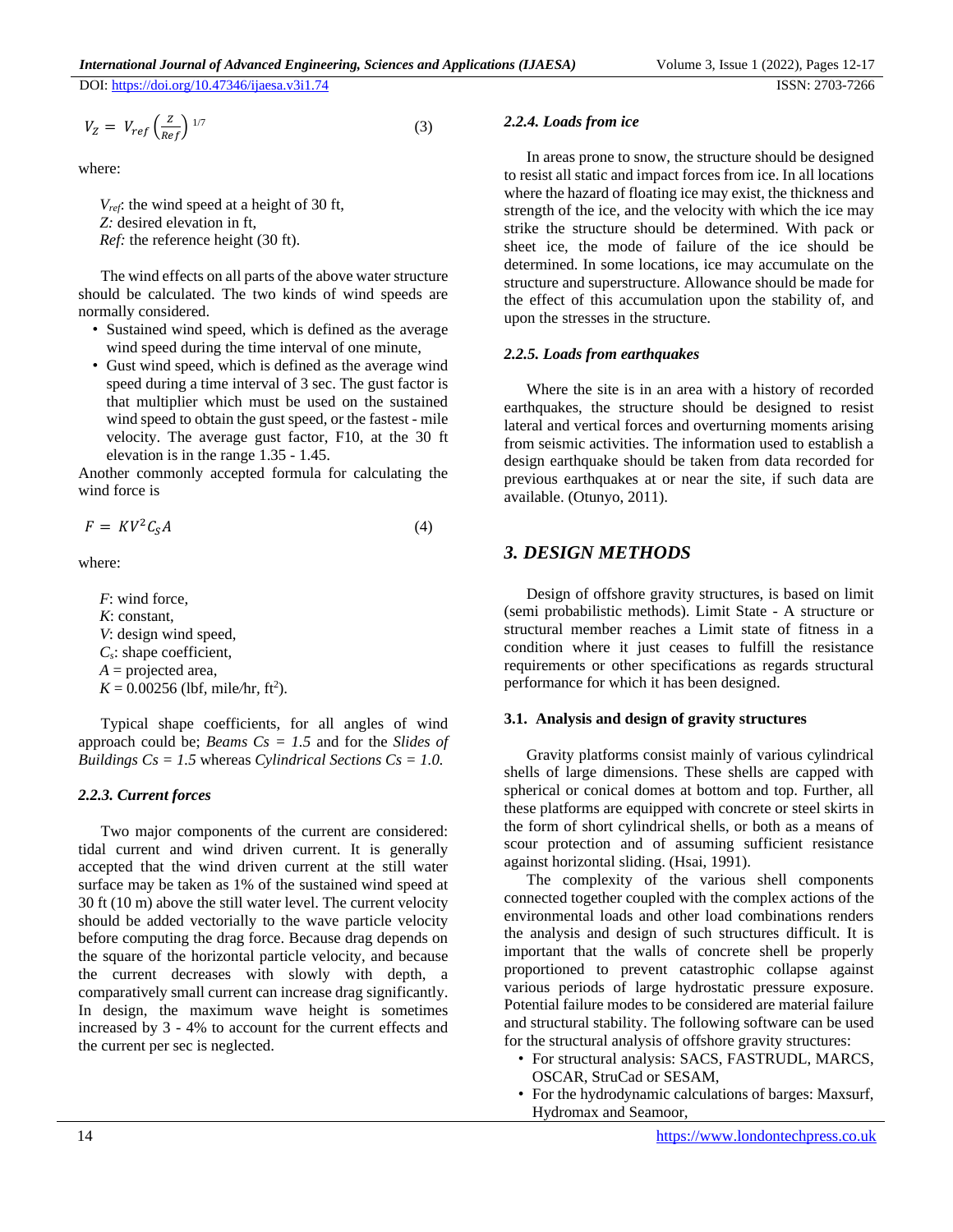• For pile analyses: GRLWEAP, PDA and CAPWAP (Nouban, 2016).

### *3.3.1. Tangent modulus methods*

Research has shown that the tangent modulus buckling concept is proper for the prediction of the maximum strength of many types of columns i.e. centrally located columns. This concept is not adequate for cylindrical shells, because the tangent modulus approach pertains to idealized perfect structural members while actual structural members contain significant geometric imperfections and/or lateral loads. However, tangent modulus approach is a powerful simplified model to an actual structure in that:

- It takes account of nonlinear stress-strain behavior of the material,
- It uses linear elastic buckling analysis,
- If in-plane forces are dominating, this approach gives reasonable predictions.

### *3.3.2. Geotechnical design of foundation system*

Soil parameters of the soil should be obtained by thorough investigation because the foundation design depends entirely on them. The site investigations should include a survey of sea bottom topography, site geology, geophysical investigations, in-situ determination of soil parameters by means of soundings, vane shear and cone penetration tests, and sampling in boreholes with laboratory investigations, of the samples.

#### *3.3.3. Pre-constructional operations*

Normally, a pre-construction phase consists of numerous known points. However, additional obstacles take contractor's attention when executing an offshore structure, generally revolving around two points:

- A geotechnical analysis of the soil,
- Seabed leveling work before placing the gravity-based structure.

Primarily, the soil on which the construction work is to be performed must undergo a careful study, then determine whether the soil is fitting to the standards required to accommodate the structure. In the case of the presence of any impurities that rupture the implementation of the project, further treatment is performed to the sand. However, in order that the process of sand treatment not to exceed its assigned budget, the depth of sand removal reaches only 10 m, with the aid of offshore tools and ships to carry them along with labor workers, this is due to the nature of the site (Esteban, 2015; Bai, 2012).

# **4. OFFSHORE GRAVITY STRUCTURES CONSTRUCTION**

### **4.1. Site Selection**

It is a fact that the choice of location plays a major role in the success of the project. However, what is meant by a proper site location, here is one that will minimize the costs of transportation, along with construction assembly (Esteban, 2015).

### **4.2. Facilities**

- Drydock (1st generation): The main principle that dry dock construction relies on is basically utilizing the dock as a building ground, then loading the gravitybased structures (GBS) structure by means of flooding it, as it will naturally float when the water reaches a certain height. This method is considered to be the oldest in the construction of GBS.
- Floating pontoons (2nd generation): a floating pontoon (semisubmersible barge) is used to both support the structure, and to load it to its destination, reducing the labor required to transport the structure once the construction has been finalized, and not having to dedicate site space to the construction process onshore.
- Onshore (3rd generation): creating an issue once the construction reached the final stage of loading, the construction is carried out on the docks, reinforced on the seafront. The issue here is the transportation of the reinforced structure (Sadeghi, 2001 and Esteban, 2015).

# **5. STATE OF THE ART AND DISCUSSION**

Most of these new concepts are based on the F2F (floated to fixed) concept, which refers to a structure that behaves as a float during the transport phase from the port to its final location, and during the installation phase. During transport, it is necessary to have the support of small tugboats. By floating the structure, the need for vessels for transport is eliminated, except for the tugboats, thus reducing the cost of that phase. Some of these types of GBS foundations need special-purpose vessels, with the objective of transporting and installing the GBS. (Esteban, 2019).

### **5.1. Crane-free gravity base (Seatower)**

The crane-free gravity base concept is a concrete structure with a relatively thin slab, an intermediate-length conical part, and a cylindrical shaft in the upper part. This concept was designed to be transported by its own flotation ability, so it is hollow inside, for which it needs the support of tugboats. It avoids the use of an expensive and weather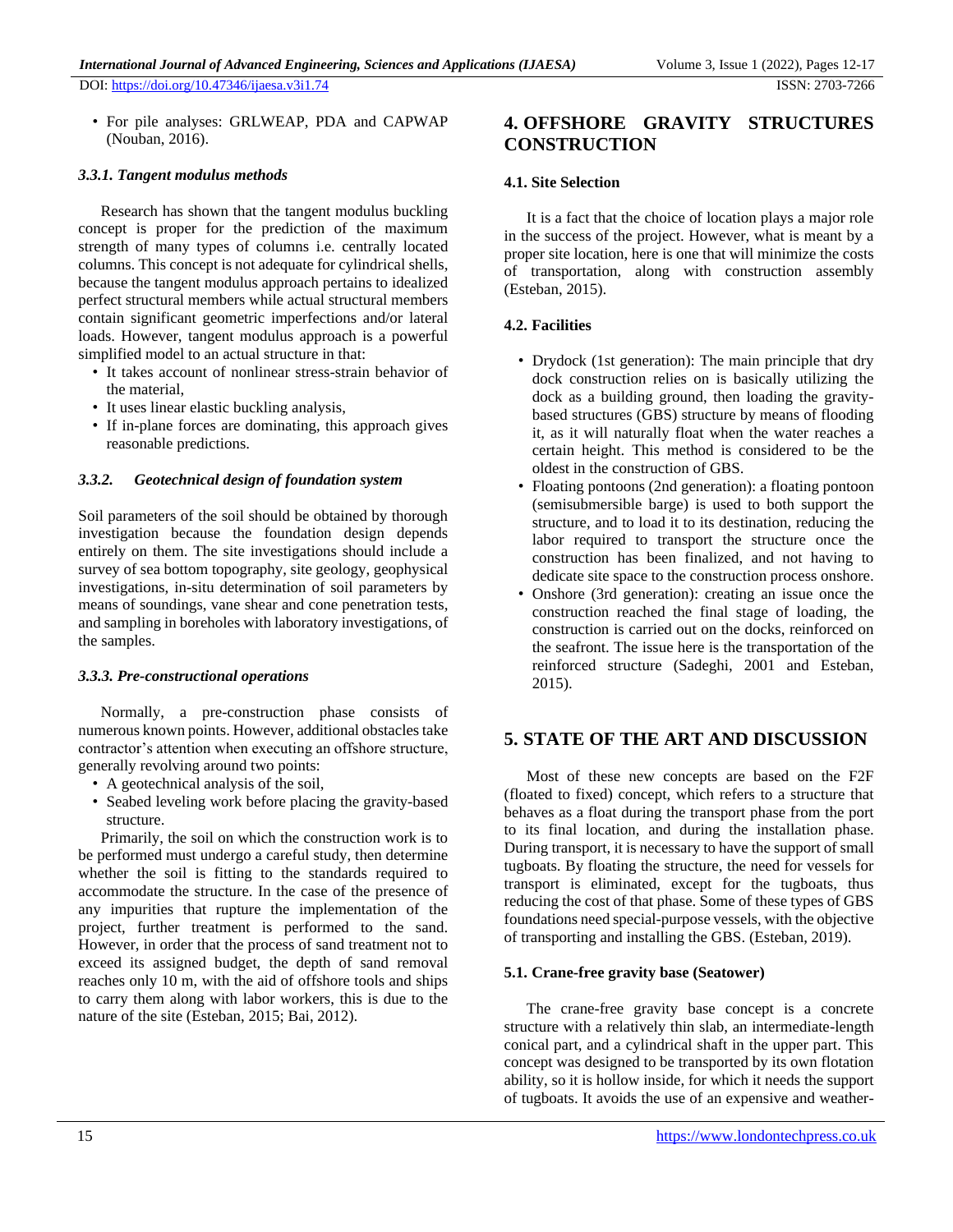sensitive crane. This concept has been optimized for the logistics, from the manufacturing through to the decommissioning process. (Esteban, 2019).

### **5.2. Gravitas gravity base (Arup/Costain/Hochtief)**

The gravitas gravity base concept is shaped similarly to the crane-free gravity base type, also having a relatively thin slab, intermediate-length cone, and cylindrical shaft in the upper part. This structure is also self-floating and can be transported to its final location only with the assistance of small tugboats.

### **5.3. Strabag gravity base**

Strabag has two different gravity-base concepts. Both of them have a geometrical slab and a cylinder in the upper part. The concepts have in common joint transportation and installation of the foundation and the wind turbine generator, with preassembly being performed in port, thus reducing the number of operations carried out at sea during the installation phase. To be able to carry the floating foundation a specifically-purposed vessel is used, called Strabag carrier. Both these concepts use the pre-stressed concrete technique, they are suitable for water depths up to ~45 m, and they can be completely disassembled. (Esteban, 2019).

### **5.4. GBF gravity base (Ramboll/Bmt Nigel Gee and Freyssinet)**

The GBF gravity base concept is a concrete structure with a circular slab, a conical intermediate part, and a relatively small-diameter cylinder shaft in the upper part. This concept is not self-floating and requires a specific barge for the transport and installation of the GBS structure. This specific barge is called a Transport and Installation Barge (TIB). The tower, nacelle, and rotor are assembled in the port quay before being lowered into the water. The TIB is ballasted down to the level of the base, then, upon connection, will refloat to the transportation depth. This type of foundation is suitable for water depths between 20 and 55 m, many seabed conditions, a distance offshore between 2 and 200 miles. (Esteban, 2019).

### **5.5. Rockmat and the ocean brick system (OBS)**

Rockmat is a technology for the interface between the soil and different types of support structures, such as jackets, GBS, etc. It comprises a precast base to make the entire foundation self-floating and supportable by tugboats and is installed by ballasting with water and concrete. This concept has the following advantages:

- No need for previous soil preparation,
- No costly barge crane with weather restrictions,

• With only tugboats necessary for its installation and reversible water ballasting.

Installation is estimated to be 30 hours, with the support of one 100-ton bollard-pull tugboat, three 10-ton bollardpull tugboats, and a barge to supply the concrete mixing unit and compressor.

The OBS consisting of hollow precast blocs (10 m  $\times$  10  $m \times 10$  m), piled like interconnected cubes, to create a stiff, light, strong structure. The structure can be constructed in a dry dock and floated to the site with the support of tugboats (Oumeraci, 2009).

# **6. CONCLUSION**

In this paper, a special type of offshore marine structures, called the gravity platform has been described. Distinct considerations for using such a huge type of structures have been emphasized. Also, its advantages and disadvantages, as well as design requirements are described. Since for such a structure a special type of foundation is needed, so foundation preforming procedures are illustrated. Like the other structures, the construction process of this type has its own special stages, such as preconstruction, construction, maintenance after construction and operation.

Other, non-proven concepts were analyzed in this study too, some of them based on the F2F concept, which is a floating structure during the transport and installation phases, supported by small tugboats, which decreases the costs because of the self-buoyancy of the foundation and there being no need to use larger, more specific transport vessels.

# **CONFLICT OF INTEREST STATEMENT**

The authors declare that there is no conflict of interest

# **REFERENCES**

- [1] Atkins Process Limited & Olav Olsen A/S, (2003). *Decommissioning Offshore Concrete Platforms.* Health and Safety Executive.
- [2] Bai, Y. & Bai, Q. (2012). *Subsea Engineering Handbook*. Houston, Texas: Gulf Professional Publishing, 118-119.
- [3] Chakrabarti, S. K. (2005). *Handbook of Offshore Engineering*. Oxford: Elsevier Ltd., 1, 19-24.
- [4] Chandrasekaran, S. (2015). *Dynamic Analysis and Design of Offshore Structures,* Vol. 5. New Delhi: Springer, 5-7.